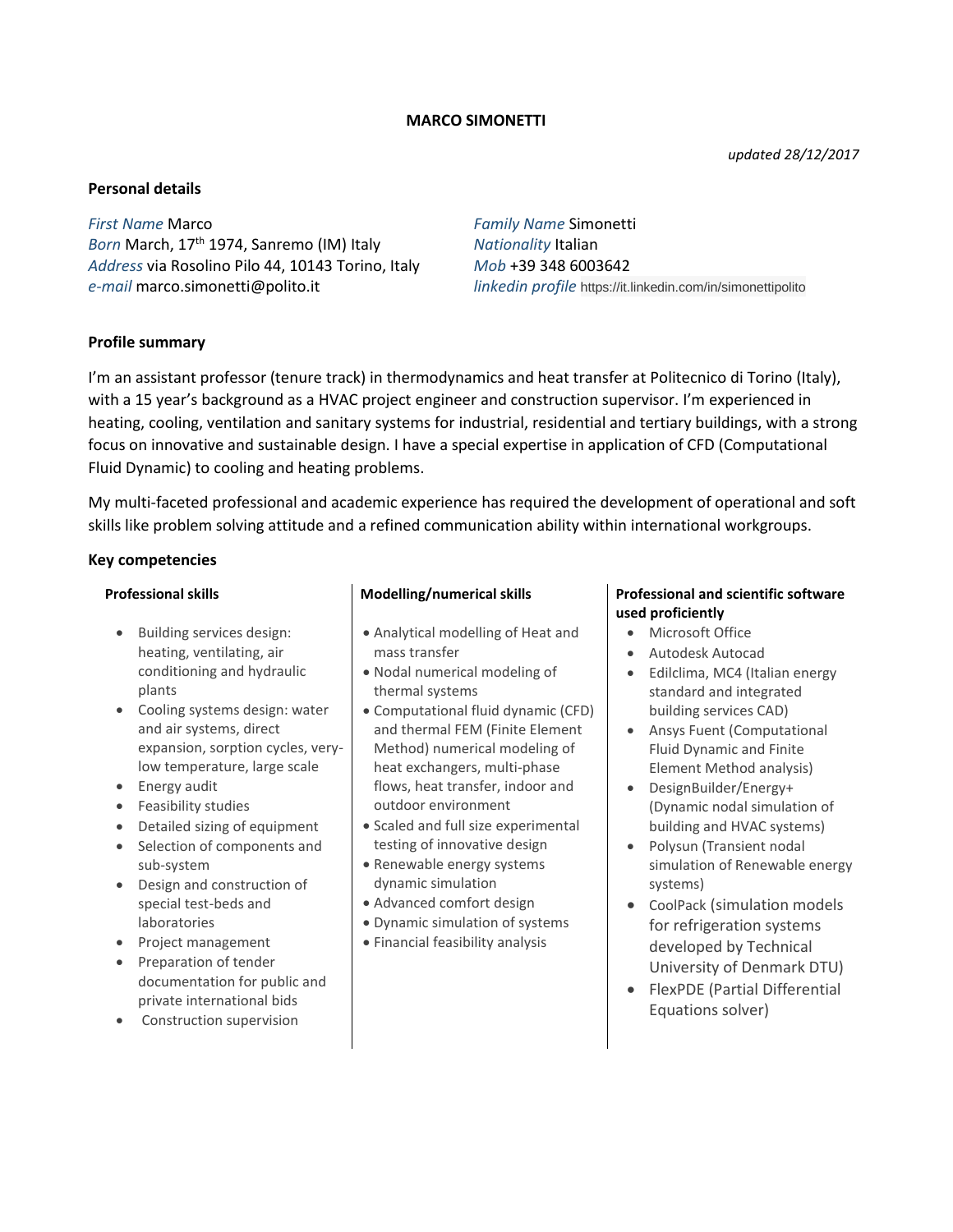## **Relevant work experience**

- **2017-today**. I serve as **Assistant Professor (Tenure Track)** in Thermodynamics and Heat Transfer at Energy Department of Politecnico di Torino. My research focuses on: development of innovative solar driven adsorption systems, low energy cooling of buildings, application of CFD to HVAC and exergy analysis of human environmental comfort. I'm currently participating in a joint program, funded by EranetMed consortium, with American University of Beirut (AUB), Armines Paris and Universitè Claude Bernard Lyon 1. The project focuses on innovative low-energy air-conditioning systems. I authored 39 scientific publications in international journals and conferences that I also presented in many international technical conferences and workshops. I am the co-inventor of 3 patents (1 pending).
- **2002-2016.** In my **professional activity** I have been responsible for the design and the construction supervision of HVAC, sanitary and electrical plants up to the size of 3.9 million euros, for large residential housing, offices, hospital and industrial buildings. Among these projects:

| Year     | <b>Project and services</b>                                                            | <b>Installation</b> |
|----------|----------------------------------------------------------------------------------------|---------------------|
|          |                                                                                        | cost                |
| 2014     | Final design of energy retrofit for Voghera (Italy) public hospitals.                  | 1.1M€               |
| 2008-    | HVAC and sanitary plants designer and construction supervision for new Leisure and     | 400k€               |
| 2014     | Spa center in Ostana (Italy)                                                           |                     |
| $2007 -$ | HVAC and sanitary water system final design and installation supervision for the       | 350k€               |
| 2012     | renovation of the medieval Roddi Castle, near Alba (Italy)                             |                     |
| 2006     | HVAC final design for tertiary sector building renovation in Milan (Italy)             | 3.9M€               |
| $2003 -$ | HVAC and electrical preliminary and final design of 2006 Winter Olympics media         | 3.8M€               |
| 2006     | village "Villa Claretta" Torino (Italy)                                                |                     |
| 2005     | Final design of refrigeration plant for 8,000m <sup>2</sup> medical depot for Unifarma | 1.2M€               |
|          | company in Alessandria (Italy)                                                         |                     |
| 2004     | Definitive design for HVAC plant of 12,000m <sup>2</sup> aged care residence "Area     | $1.5M\epsilon$      |
|          | Mongrando" in Torino (Italy)                                                           |                     |
| $2003 -$ | HVAC and sanitary plants designer and construction supervisor for new residential      | $1.1M\epsilon$      |
| 2006     | and commercial buildings "Borgata Paradiso", in Torino (Italy)                         |                     |
| 2003-    | HVAC and sanitary plants designer and construction supervisor of "Social City",        | 290k€               |
| 2005     | offices and laboratories for social company consortium "Gruppo Abele" in Torino        |                     |

In several occasions I have been appointed to solve special problems in building design, by using advanced modeling techniques, as Finite Element Method (FEM) and Computational Fluid Dynamics (CFD), dealing with problems ranging from thermal-bridges in complex structure to the simulation of indoor ventilation systems, double-skin façade effectiveness and advanced comfort simulation; a list of the most relevant among my consultancy activities is as follows:

| Year     | Project                                                                                           |
|----------|---------------------------------------------------------------------------------------------------|
| $2014 -$ | New offices for Reale Mutua Torino. CFD comfort analysis. The CFD analysis compared different     |
| 2016     | systems and supported the selection of the most effective one for construction.                   |
| 2014     | CFD comfort analysis for the new shopping mall Iper in Arese (Milan, Italy). The CFD studied the  |
|          | very large hall and external aerodynamic.                                                         |
| $2011 -$ | CFD transient optimization of large refrigeration water storages for the European "Fusion for     |
| 2013     | Energy" facility in Padua (Italy).                                                                |
| 2011     | Conjugated fluid-solid CFD analysis of thermal stress, due to solar irradiation on a carbon fiber |
|          | structural reinforcement of an ancient dome in L'Aquila (Italy).                                  |
| 2009     | CFD analysis of double-skin façade for the new Bracco pharma company offices in Milan.            |
| 2007     | Thermal bridge analysis of special structural joint of the new EUR building in Rome, designed by  |
|          | arch. Fuksas.                                                                                     |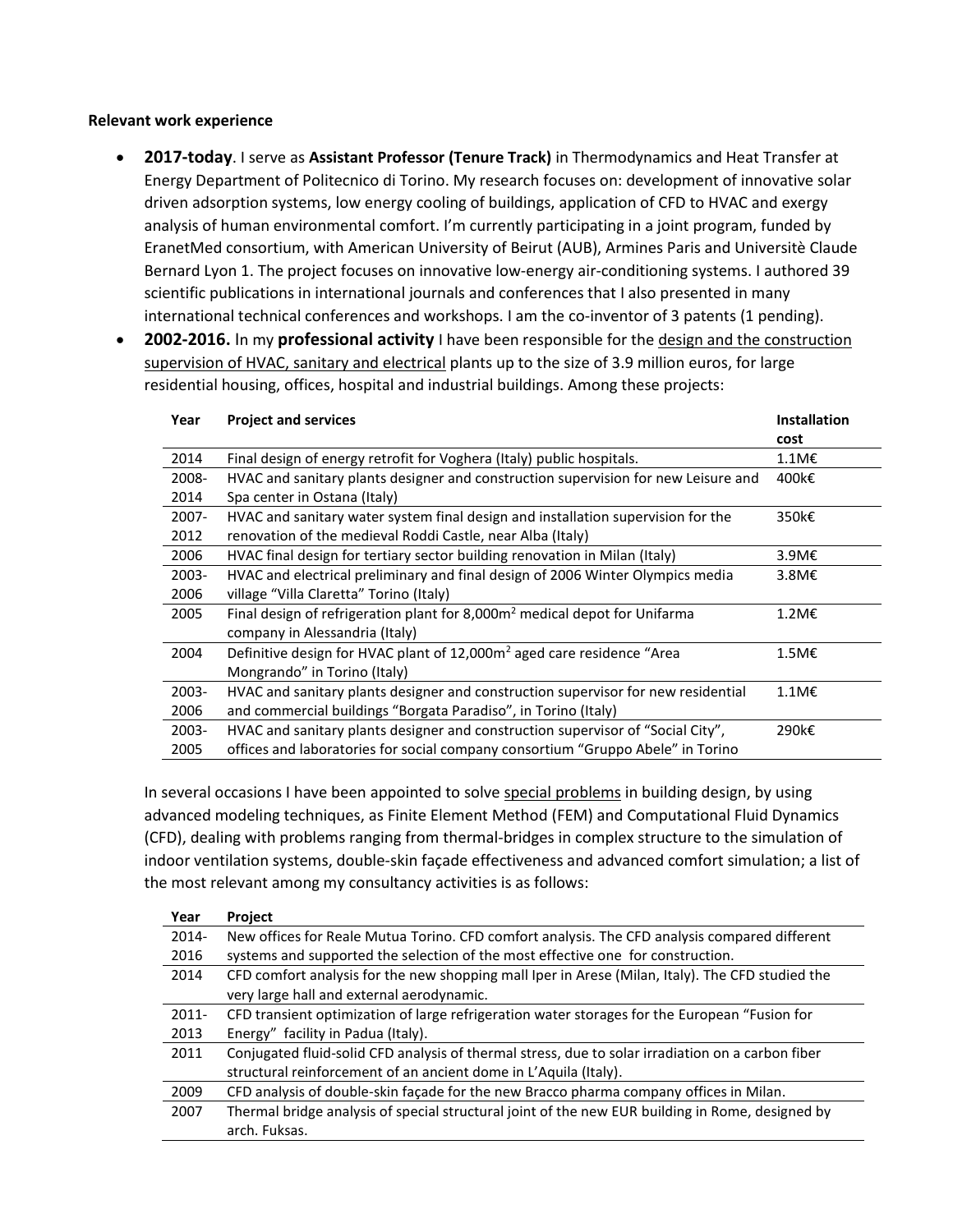I also have been involved in the design, construction and commissioning of several **one-off design of cooling systems** for non-civil application, ranging from little application to large system, at different operative temperatures; a list of the most significant is as follow.

| Year     | <b>Project and services</b>                                                             | My role                   | Cooling<br>temp. | Cooling<br>power |
|----------|-----------------------------------------------------------------------------------------|---------------------------|------------------|------------------|
| 2016     | Design and construction of a climatic test<br>bench for radiator caps, for Reutter Gmbh | Designer                  | $-40 °C$         | 6 kW             |
| 2016     | Climatic cells for testing cars for FCA                                                 | Commissioning             | $-40 °C$         | 60 kW            |
| 2012-    | Fusion for Energy: Supply of the Cooling                                                | CFD (Computational Fluid  | $+20/+55$        | 68,000 kW        |
| 2014     | Plant for the SPIDER and MITICA<br><b>Experiments in Padua</b>                          | Dynamic) senior analyst   | °C               |                  |
| 2012     | Laboratory test facility "Ventisol" for open-                                           | Tender procedure officer, | $+15 °C$         | 2 kW             |
|          | cycle solar-DEC at Politecnico di Torino                                                | Designer, Construction    |                  |                  |
|          |                                                                                         | Supervisor, Commissioning |                  |                  |
| 2010     | Solar cooling laboratory HeliosHP at                                                    | Tender procedure officer, | $+5 °C$          | 2.5 kW           |
|          | Politecnico di Torino                                                                   | Designer, Construction    |                  |                  |
|          |                                                                                         | Supervisor, Commissioning |                  |                  |
| 2010-    | Experimental solar cooling plant in Torino                                              | Monitoring scientist      | $+5 °C$          | 9 kW             |
| 2013     | $(1st$ solar cooling built in Torino)                                                   | (monitored via SCADA      |                  |                  |
|          |                                                                                         | tools and in-field        |                  |                  |
|          |                                                                                         | measurements)             |                  |                  |
| 2005-    | Refrigeration plant for 8,000m <sup>2</sup> medical                                     | Designer                  | $+16 °C$         | 1,500 kW         |
| 2006     | depot for Unifarma in Alessandria (Italy)                                               |                           |                  |                  |
| $2005 -$ | Analysis of thermal-induced flutter                                                     | Principal Investigator.   | $+280/$          | 4,410 kW         |
| 2006     | phenomena in the cooling stage of an air-                                               | CFD and FEM analyst       | $+70 °C$         |                  |
|          | flotation continuous strip coating machine,                                             |                           |                  |                  |
|          | for FATA Hunter                                                                         |                           |                  |                  |
| 2002     | Cooling system of an artificial skylight<br>room for military jet testing, for Alenia   | Analyst                   | $20^{\circ}$ C   | 350kW            |
|          |                                                                                         |                           |                  |                  |

- **2015-2016.** As an **international consultant**, I have been involved in a United Nations Development Program activity in Turkey, named "Provision of services for developing minimum building energy performance standards (MPBEPS) and nearly zero energy buildings (nZEB) approach for Turkey". I am appointed Expert mechanical engineer in the Joint Venture Steget Torino – IRD engineering Roma.
- **2014-2015.** Where I served as a **CTO**, in Euclide engineering in Torino, I coordinated the work of 6 experts, operating feasibility studies and retrofit interventions on large building stocks, owned by private and public bodies, in many regions of northern Italy, in Lazio region, in Sardinia region.
- **2015-2016**. As a **research assistant** I earned a seed-grant from the Siebel Energy Institute (USA) for my work in collaboration with the School of Architecture of Princeton University (USA).
- **2007-2010.** During my **post-doc** at the Energy department of Politecnico di Torino, I have led a team of 19 experienced researchers and designers from 4 different academic institutes in a comprehensive, 3-year study on energy efficiency aimed at hospitals in north-western Italy. The work analyzed 70 health care facilities, and developed detailed technical financial projects for the energy renovation of 3 major hospitals.
- **2007-2016**. As a **contract professor in Environmental Control Techniques**, **Renewable energy systems and Building Physics**, I have trained more than 700 hundred professional architects and engineers, while deep-rooting my basic knowledge of thermodynamics and fluid dynamics. Since 2013 I taught courses in English only.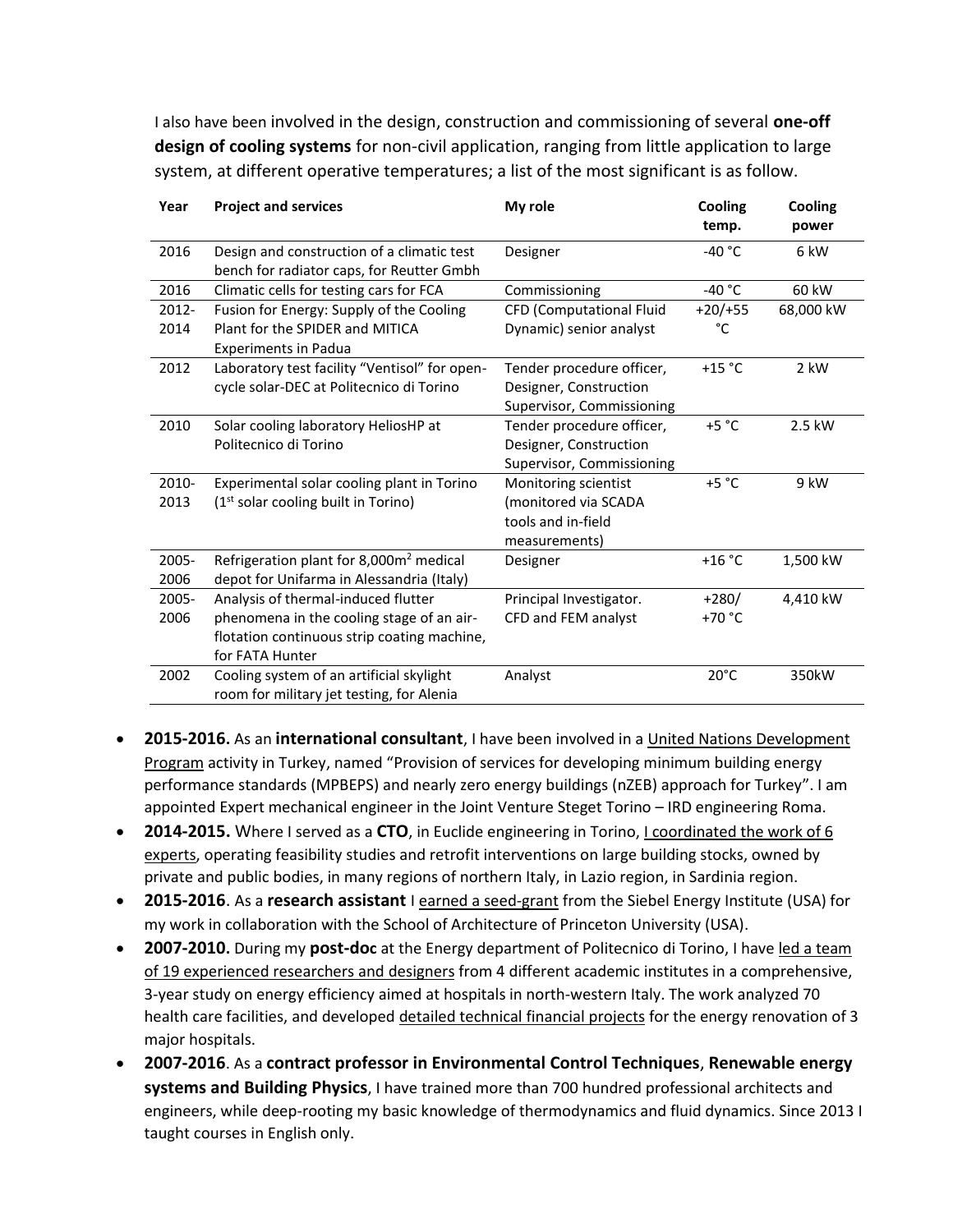# **Educational background**

2007 PhD in Energetics (Thermodynamics and heat transfer) at Politecnico di Torino. Thesis title: "Application of CFD to natural climatization of building system" (original text in Italian).

2001 Master degree in Aerospace Engineering at Politecnico di Torino.

# **List of publications**

*Proceedings*

- 1. Simonetti, M., Surra, M., *Integrazione dei sistemi di ventilazione ibrida negli edifici*, atti del convegno AICARR, Bologna 18 Ottobre 2001
- 2. Masoero, M., Simonetti, M., Surra, M., *Natural and hybrid systems for the ventilation and the air conditioning of a university complex* , atti del 7th Rheva World Congress, Clima 2000, Napoli 2001
- 3. Masoero, M., Ostorero, C., Simonetti, M.; Surra, M., *L'integrazione edificio-impianto nell'architettura sostenibile* , atti del convegno internazionale AICARR 2002, Milano 7-8 Marzo 2002.
- 4. Masoero, M., Ostorero, C., Simonetti, M.; Surra, M., *Sustainable design for the Winter Olympic Game 2006 ,* atti del convegno internazionale AICARR 2004, Milano 3-4 Marzo 2002
- 5. Masoero, M., Ostorero, C., Simonetti, M.; *Complessità e contraddizione del costruire e dell'abitare eco-sostenibile* , atti del convegno AICARR, Bologna 2005
- 6. Fracastoro, G.V., Degiorgis, L., Serraino, M., Simonetti, M., *Interventi sostenibili di riqualificazione energetica degli edifici* , atti del convegno AICARR Bologna 2005
- 7. Filippi, M., Simonetti, M., *Ice Stadium Cooling and air conditioning system* , atti del convegno International Forum «The Sports Facility», CIO-Agenzia Torino 2006, Torino 2006
- *8.* Simonetti, M. , Fracastoro, G.V., Perino, M. , *CFD transient analysis of night cooling strategy applied to school building*, proceedings of IAQVEC 2007, Sendai (Japan) 2007
- 9. Simonetti, M. , Fracastoro, G.V., Perino, M., *Comparison of virtual sphere and CFD transient modelling of night cooling of buildings with natural ventilation* proceedings of Roomvent 2011, Trondheim (Norway) 2011 ISBN: 978-82-519-2812-0
- *10.* Fracastoro, G.V., Yang, Y., Coppa, G., Simonetti, M. *Atmospheric turbidity measurement in Torino: a comparison between 1975 and 2010* proceedings of ISES World Congress 2011, Kassel (germany)
- *11.* Pellegrino, M., Simonetti, M., Fournier, L., *A field survey in Calcutta. Architectural issues, thermal comfort and adaptive mechanisms in hot humid climates.* Proceedings of 7th Windsor Conference: The changing context of comfort in an unpredictable world Cumberland Lodge, Windsor, UK, 12-15 April 2012. London: Network for Comfort and Energy Use in Buildings, [http://nceub.org.uk](http://nceub.org.uk/)
- *12.* Moradi, A., Sani, E., Simonetti, M., Francini, F., Chiavazzo, E., Asinari, P, *CFD modeling of solar collector with nano-fluid direct absorption for civil application* Microgen 3, International Conference on Microgeneration and Related Technologies, Napoli 15-17 Aprile 2013
- 13. Badami, M., Portoraro, A., Simonetti, M., Tebaldi, P., *Thermodynamic modelling of an adsorption chiller based on a zeolite* Proceedings 2015 ASME International Mechanical Engineering Congress & Exposition IMECE, November 13-19, 2015, Houston, Texas
- 14. Pellegrino, M., Simonetti, M., Chiesa, G., *Occupants' behaviour and energy consumption: from model to reality*, 1st International Conference on Energy Research and Social Science, 2-5 April 2017, Sitges, Spain
- 15. Gentile, V., Simonetti, M., *Water production from atmosphere in arid climate*, ISES Solar World Congress, 29 October-02 November 2017, Abu Dhabi, UAE

## *Journals*

- 16. Simonetti, M., Fracastoro, G.V, *Prestazioni energetiche e comfort ambientale: studio numerico di sistemi di ventilazione naturale*:, CDA Condizionamento dell'Aria, n°4 Aprile 2006, pagg.-48-54
- 17. Filippi, M. , Simonetti, M. , *Tecnologie per il trattamento dell'aria*, Spazio Sport, trimestrale di architettura per lo sport, anno 1 n°1, p. 143
- 18. Simonetti, M. , Fracastoro, G.V. *A numerical and experimental study of an airing device for controlled natural ventilation of a building*, International Journal of Ventilation, Vol. 7 n. 3 December 2008
- 19. Maahsen-Milan, A., Simonetti, M. Auditoria and public halls. *The preserved architectonic heritage, in the perspective of sustainabilit*y Procedia Engineering, Volume 21, 2011, Pages 711–720
- 20. Pellegrino,M., Thakurb B., Guhac,H., Simonetti, M. *Energy efficient choice of brick façade in Kolkata, India* Procedia Engineering, Volume 21, 2011, Pages 737–744
- 21. Pellegrino M., Simonetti M.and Fournier L. *A field survey in Calcutta. Architectural issues, thermal comfort and adaptive mechanisms in hot humid climates* Procedia Engineering, Volume 21, 2011
- 22. Simonetti M., Degiorgis L., Fracastoro G. V., Ghafoor A., Arboit M. E., *[In-field monitoring and numerical parametric analysis of a small](https://didattica.polito.it/rubrica/scheda_pers.asp?vis_PUB=N&vis_did=&vis_cv=&vis_prog=&matricola=012839)  size adsorption solar cooling plant in Italy*, Renewable energy and [power quality journal, pp. 5, 2012, Vol. 10, ISSN: 2172-038X](https://didattica.polito.it/rubrica/scheda_pers.asp?vis_PUB=N&vis_did=&vis_cv=&vis_prog=&matricola=012839)